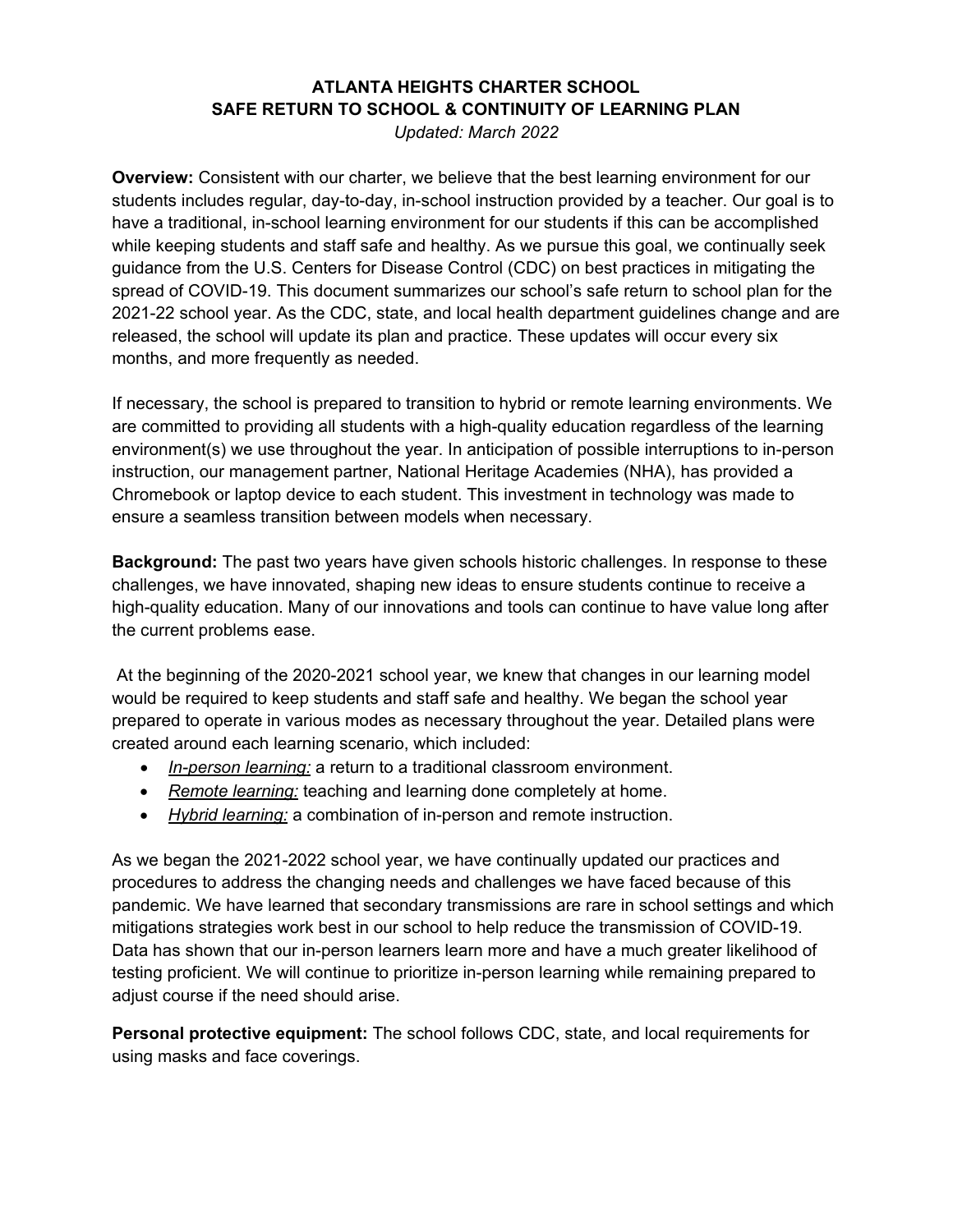Masks need to be worn by all staff and students throughout the day unless an underlying health condition or sensory issue exempts them. Visitors are by appointment only and must adhere to the Mask Policy. Reusable masks have been provided to the school for staff use. If students are unable to obtain a mask, additional masks are made available in the school's main office as needed. All students must wear masks whenever they are outside the classroom for reasons such as transitioning and arrival/dismissal, and when social distancing cannot be maintained. Staff and students are required to wash cloth facial coverings or dispose of disposable masks daily.

Students are instructed to use masks properly. In situations where a student is refusing to wear a mask properly, we offer education to emphasize the importance of a healthy and safe school community. In the event of continued non-compliance, the school reaches out to the parent/guardian for support.

**Social/physical distancing:** Plexiglass barriers are utilized in the front office and around teacher desks to assist with social distancing efforts. Social distancing reminder signs and oneway traffic floor markings (where possible) are placed throughout the school building. Social distancing floor/seating markings are established in waiting/reception areas.

The school uses staggered arrival times and/or multiple entrances/exits to allow for social distancing. Students keep their personal items separate and in individually labeled cubbies, containers, or lockers. Students transition between classrooms at staggered times to allow for social distancing at lockers.

Students should not be sharing personal materials such as pens, pencils, etc. Each classroom has materials to disinfect commonly shared items such as computers and curricular tools.

**Hygiene and cleaning:** We have made several significant changes with our janitorial service partner, Aramark, such as increasing manpower, changes in management structure, improved training, greater accountability, and monthly performance audits. In addition to baseline janitorial services, Aramark also provides additional cleaning services due to COVID-19. These include:

- All high touch point locations light switches, door handles, bathroom faucet handles, and so on – are disinfected and cleaned at least once a day in accordance with the CDC guidance.
- All cleaning materials are EPA-approved for use against COVID-19.
- Aramark provides the school all necessary materials.
	- $\circ$  Aramark is ensuring that each classroom has hand sanitizer, a spray bottle of disinfectant cleaner, paper towels, and instructions on how to properly use the provided materials when additional cleaning/disinfecting is needed in classrooms.
	- $\circ$  Aramark is also ensuring that the school stocks plenty of hand soap to stay ahead of any shortage. Soap, hand sanitizer, and disinfectant cleaner are refilled, as necessary.
- All janitorial staff have been trained on cleaning and disinfecting specifically for COVID-19.
- Facilities Preparedness and Response Plan (attached as Appendix A)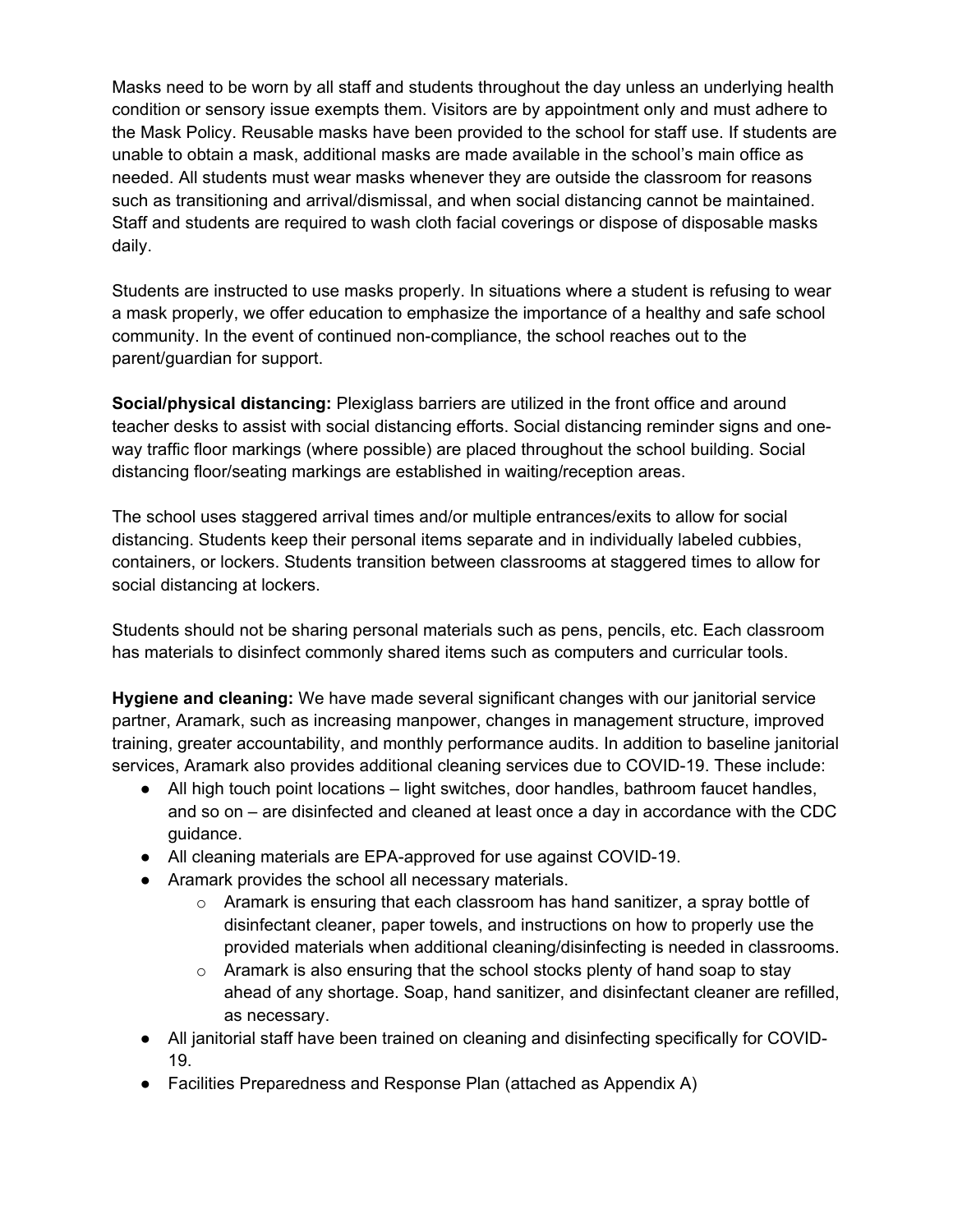- $\circ$  Following CDC guidelines, we have created an action plan to be used if there is a suspected or confirmed case of COVID-19 in the school building. This plan includes disinfection and cleaning tasks based on the timeline of when a suspected or confirmed case was last in the school building.
- We store cleaning and disinfection products safely and in compliance with standards.

In addition to the added efforts of our provider of janitorial services, we are all joining in the effort to promote safe hygiene habits. Handwashing posters instructing and reinforcing proper handwashing techniques are placed in bathrooms. Hand sanitizing stations are available throughout the building. Each classroom has materials to disinfect commonly shared items such as computers and curricular tools.

**Monitoring student and staff health:** NHA monitors and follows all federal, state, and local requirements as it relates to COVID-19 safety procedures. NHA also, in conjunction with our epidemiologist, reviews federal and state recommendations and follows them as necessary to ensure the safety of our students and staff and to ensure the continuity of in-person learning.

If an employee or student shows COVID-19 symptoms, they are sent home or to an identified isolation room until they can be safely picked up.

If there is a confirmed case, the school works with its NHA Business Partner (BP) to report the case to the local health department. If necessary, the BP partners with the NHA Communications team to ensure proper stakeholders are notified timely, while ensuring compliance with employee and student confidentiality and HIPAA requirements. Staff and students with probable or confirmed cases of COVID-19 can return to school after they have complied with current CDC and/or state isolation guidelines.

**Vaccinations:** NHA has provided us up-to-date information and resources on vaccination in our state and county.

**Continuity of Learning for Special Populations:** Students with IEPs or 504s access the same learning opportunities offered to general education students. These learning activities and supports address student needs identified in their IEP/504 to the extent appropriate. To accomplish this, special education providers collaborate with general education teachers to ensure provision of accommodations and modifications (when appropriate) that allow students to access learning opportunities. Individualized accommodations are documented and shared with classroom teachers for each student. English Learning (EL) teachers work with classroom teachers to provide necessary scaffolds to schoolwork to ensure that EL students have access to the core content.

The school complies with the regulations imposed by the state and by the Individuals with Disabilities Education Act (IDEA) ensures that all children with disabilities receive an Individual Educational Program (IEP) designed to address their unique needs. All required components of the IEP are addressed, including a description of the student's present level of academic achievement and functional performance, including disability-related needs, goals and objectives, supplemental aides and services, program services, ancillary services, and extended school year.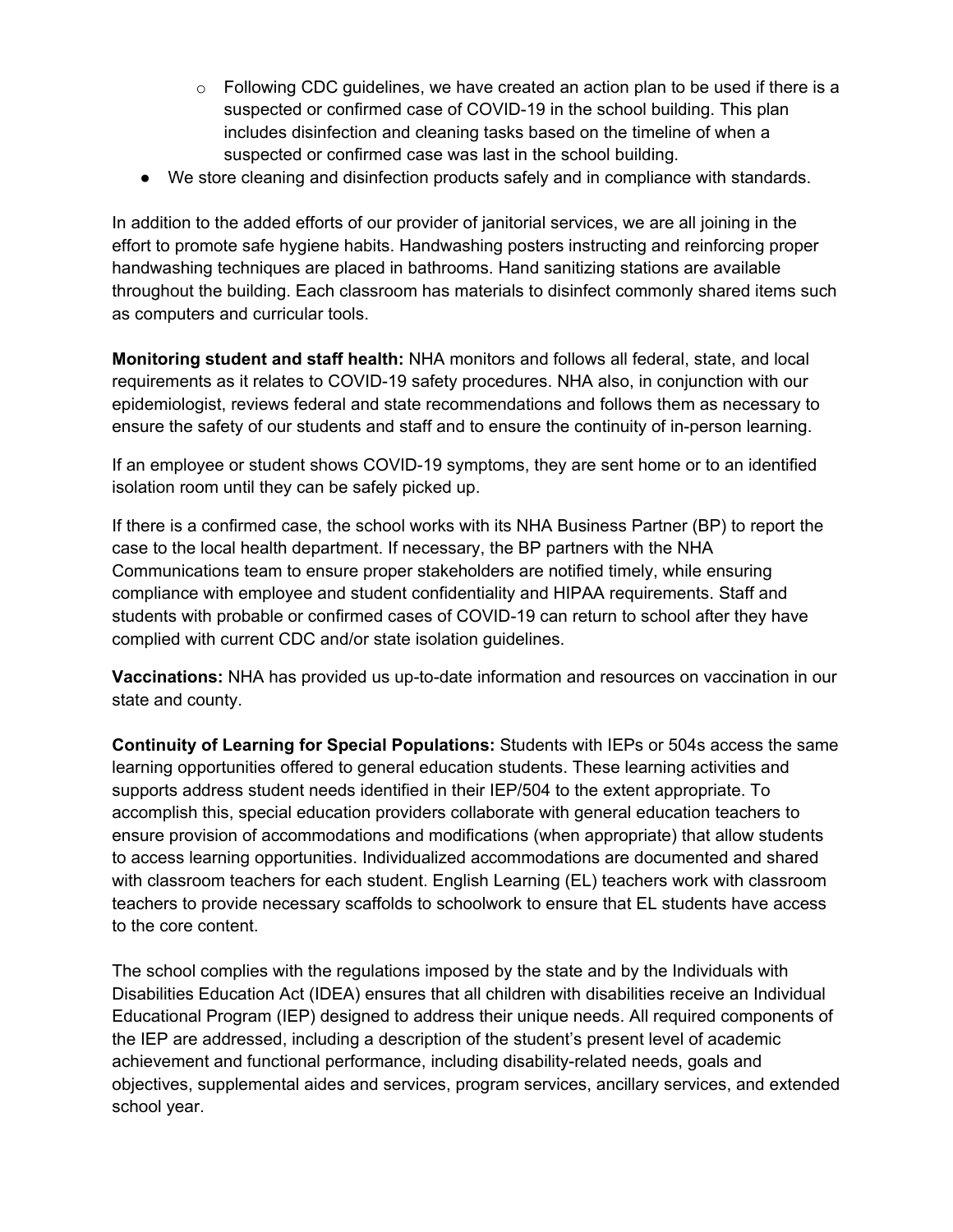All students with disabilities are considered general education students first. Each IEP is designed to assure that eligible students receive a free appropriate public education (FAPE) and specialized instruction delivered by highly qualified special education staff within the least restrictive environment (LRE). Before school opens, we review registration forms to identify students with current IEPs from previous schools attended. We inform parents of their rights, procedures, and responsibilities under special education law. Decisions about an IEP are made by the school's IEP Team. This team has required participants, including general and special education providers and administrators. Parents are also encouraged to join the IEP Team.

As much as appropriate, children who are disabled are educated with children who are nondisabled. Special classes, separate schooling, or other removal of children with disabilities from the regular educational environment occurs only if the nature or severity of the disability is such that satisfactory education in regular classes with supplemental aids and services cannot be achieved.

To meet LRE requirements, the school ensures that a continuum of placement options is available to students with disabilities, including:

- services provided within the general education classroom;
- pull-out services;
- special classes;
- home instruction;
- instruction in hospitals and institutions; and
- in special circumstances, access to programs and services in settings outside the school.

The Individualized Education Program Team (IEPT) makes decisions about student placement.

**Continuity of food services:** We meet all guidance and procedures set forth by the CDC and by state and local health departments related to food service models and operations for students. We provide staff additional PPE, including gloves, masks, cleaning chemicals, and hand sanitizer. Sneeze guards have been added to all food distribution carts. Cutlery, seasonings, and sauces are placed directly on individual trays. Staff are trained on food safety standards on a regular basis and abide by all safety regulations. Students eat in their classrooms or in the gymnasium/cafeteria with appropriate social distancing.

In the event of a COVID-19 outbreak, we work with school nutrition agencies and local health departments to ensure that we comply with all requirements. We continue serving food when schools are closed when that is allowed and can be done safely. We continue to provide meal service to the extent applicable. We notify parents when food is available via the SchoolMessenger system (which can send emails and texts to each family), school newsletters and updates, and our website as appropriate.

**Mental health, behavioral, and emotional support services and support:** Traumatic experiences like COVID-19 can impact learning, behavior, and relationships at school. Research clearly indicates that a traumatic experience in childhood can diminish concentration, memory, and the development of language that children need to be successful at school. The